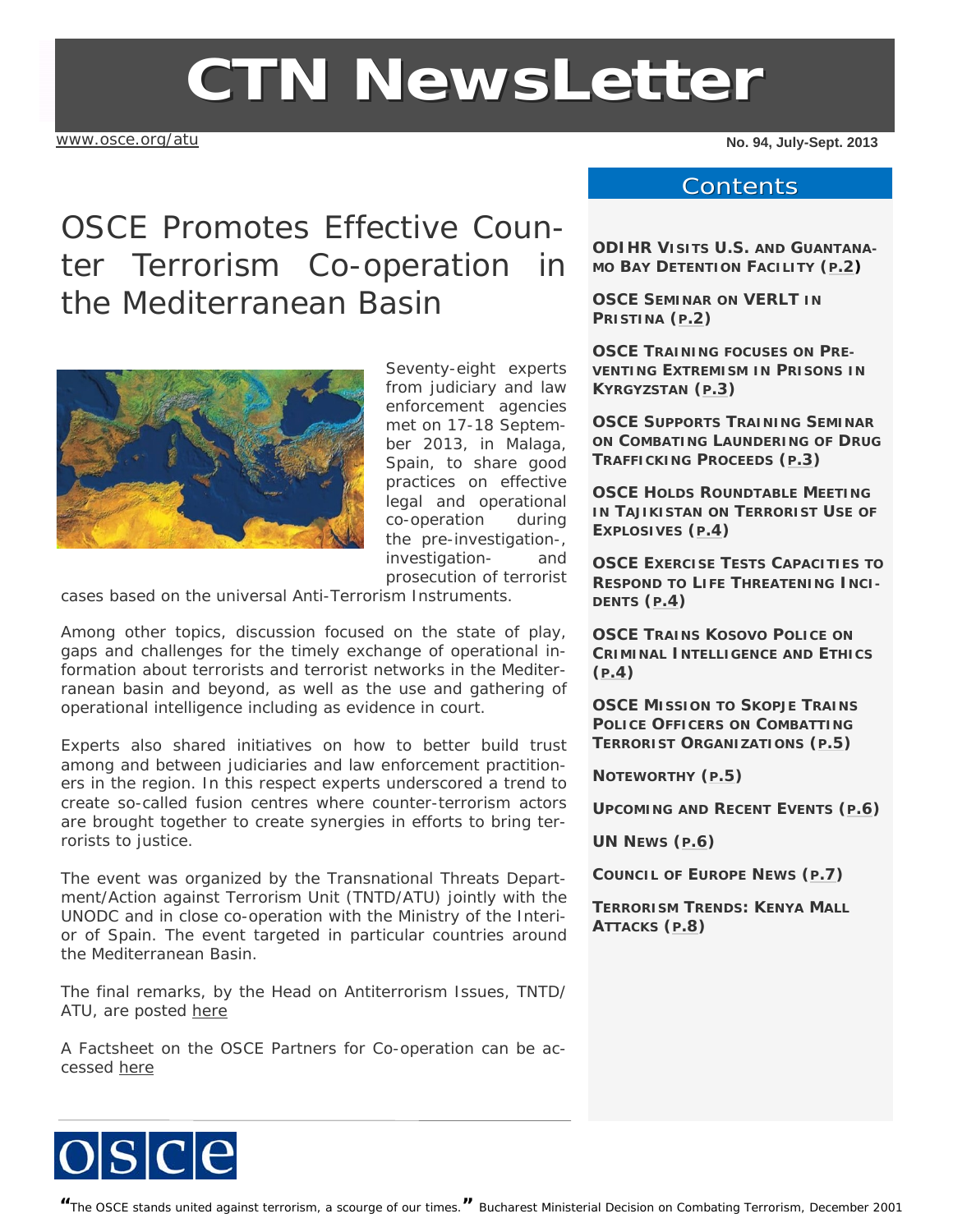

#### <span id="page-1-0"></span>OSCE/ODIHR Delegation Visits United States and Guantanamo Bay Detention Facility



A delegation from the OSCE Office for Democratic Institutions and Human Rights (ODIHR) visited the United States from 28 July to 10 August 2013 to assess the feasibility of a potential trial monitoring of proceedings before the military commissions at Guantanamo, and gather information on the human rights situation of the detainees at the Guantanamo Detention Facility.

The visit included meetings with officials from the U.S. Departments of Defense, Justice and State as well as civil society representatives. The delegation also met the commander and other senior members of the Joint Task Force Guantanamo Command and visited parts of the Guantanamo Detention Fa-

cility center as well as the Expeditionary Legal Complex at Guantanamo where military commissions proceedings are taking place.

The visit came as part of the ODIHR's activities to assist OSCE participating States in meeting their commitments to respect human rights in the fight against terrorism, by safeguarding the rule of law, individual liberties and the right to equal justice under the law.

For more information, please contact [Lucile.Sengler@odihr.pl](mailto:Lucile.Sengler@odihr.pl)

### OSCE Promotes Multi-dimensional Understanding of Violent Radicalization in Pristina

On 4-5 September 2013, TNTD/ATU jointly with the OSCE Mission in Kosovo organized a *Seminar on Community Policing and Countering Violent Extremism and Radicalization that Lead to Terrorism (VERLT)* in Pristina.

The seminar facilitated discussions among some 120 experts from public authorities, civil society, academia and the media promoting a multi-dimensional understanding of the threat of VERLT which recognizes interlinkages between security measures and human rights considerations.

Specifically, the seminar discussed effective policies and measures to counter VERLT including Public-Private Partnerships and community policing approaches as part of an effective and comprehensive approach to preventing and combating terrorism.

ODIHR underscored the need to respect human rights while countering VERLT, highlighting that it is not only a legal obligation under international law but also a pre-condition to more effectively prevent this phenomenon, not least because it reduces the risk of alienation and stigmatization of communities.

For more information contact [Jarkko.Jokinen@osce.org](mailto:Jarkko.Jokinen@osce.org)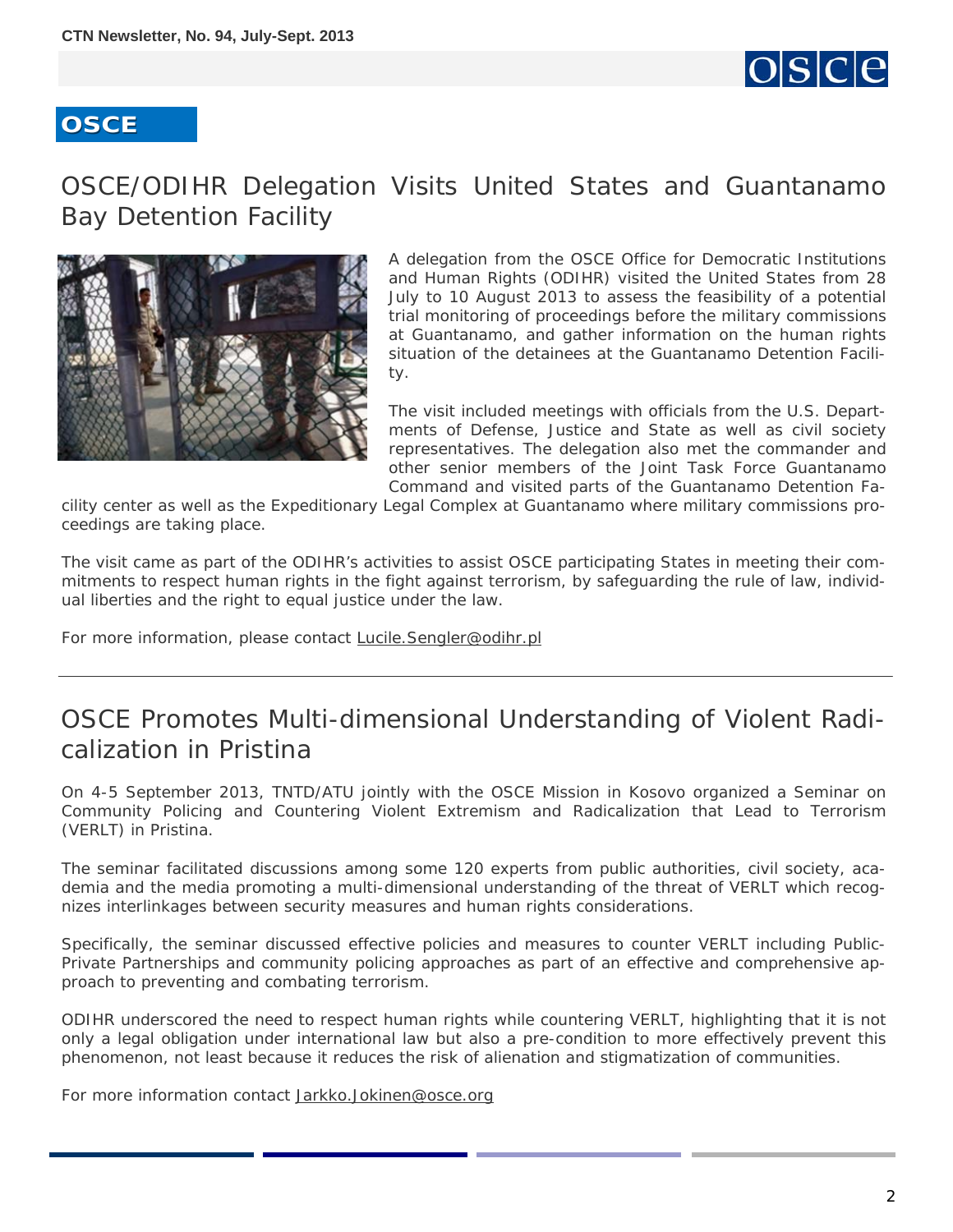

## <span id="page-2-0"></span>OSCE Trains Police and Prison Administration to Prevent Extremism in Prisons in Kyrgyzstan

Some 50 prison and police officers of Kyrgyzstan's State Penitentiary Service (GSIN) discussed on 4 September 2013 in Bishkek ways to prevent extremism and radicalization in prisons at an OSCEsupported training seminar.

The OSCE Centre in Bishkek organized the event together with GSIN, the Kyrgyzstan Interior Ministry and the State Committee on National Security. The opening ceremony was attended by the Grand Mufti of the Kyrgyz Republic Rahmatulaazhy Egemberdiev who delivered a speech on countering religious extremism.

The three-day course aimed to help the authorities to improve co-operation between government institutions in countering extremist tendencies in prisons and strengthen skills of the prison officers involved in inmates' education. During the Seminar, participants learned about behavioural monitoring aimed at preventing potential involvement of inmates in terrorist activities, and human rights concerns that need to be addressed when conducting such monitoring.

This seminar was part of the OSCE Centre in Bishkek efforts in assisting the penitentiary reform process in Kyrgyzstan. Since 2010, the OSCE Centre organized some 50 training events and seminars on similar topics for more than 500 Kyrgyzstan's prison administration officers. For more information contact [atu@osce.org](mailto:atu@osce.org)

## OSCE Centre in Astana Supports Training Seminar on Combating Laundering of Drug Trafficking Proceeds



The OSCE Centre in Astana co-organized with the Kazakh Ministry of Internal Affairs a four-day training seminar on the legislative framework to combat money laundering derived from drug trafficking on 1-5 October 2013, in Almaty.

Some 40 representatives from regional departments of internal affairs responsible for money laundering-related crimes learned about best international practices in tracing funds and prosecuting cases involving the laundering of drug money. Participants also learned how profits from drug trafficking are channeled to finance terrorism.

During her opening speech, Ambassador Natalia Zarudna, Head of the OSCE Centre in Astana, underscored that international co-operation is a must when combating money laundering and terrorism financing, since money laundering and terrorism are by their very nature, manifestations of cross-border crime.

Among others, experts from the United States shared their country's experience in combating the crime. The event is part of the OSCE Centre in Astana's activities to support Kazakhstan's efforts to prevent drug trafficking and prosecute financial crimes. For more information contact atu@osce.org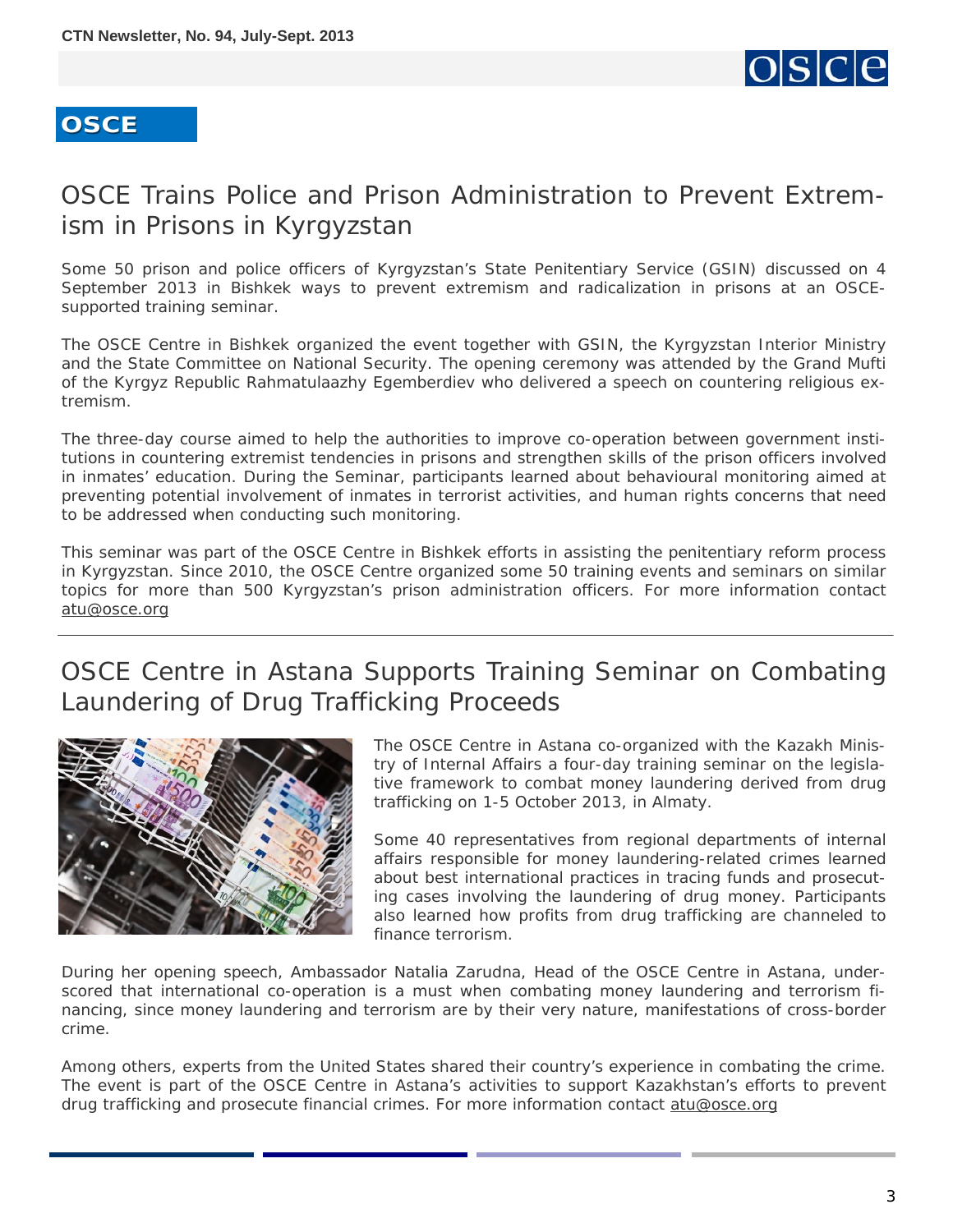

## <span id="page-3-0"></span>OSCE holds Roundtable Meeting in Tajikistan on Terrorist Use of Explosives

Improving the control of explosive substances to hinder access to them by terrorists was the topic of a roundtable discussion organized by the OSCE Office in Tajikistan jointly with the TNTD/ATU on 1 October 2013.

Some 30 experts from Tajikistan, government departments and the private sector, along with experts from Spain, United Kingdom and the United Nations Office on Drugs and Crime (UNODC), shared their experiences and legal as well as practical tools to improve the control of explosives. These explosives include chemical substances such as fertilizers, which are easily acquired and can be used by terrorists to prepare homemade explosives.

Major General Tohirjon Normatov, Head of International Cooperation of the Ministry of Internal Affairs (MIA) underscored the importance of the event pointing to the fact that Tajikistan had first-hand experience in countering the use of explosives for terrorist purposes. Since 1997, the MIA had to deal with approximately 170 terrorist acts, of which 40 were committed using explosives.

The participants acknowledged that a (new or amended) regulation in Tajikistan that includes explosive chemical precursors among the substances to be controlled would allow better monitoring of such substances as they are currently not covered by the national Law on Explosives (2003). For more information contact [Manuel.Marion@osce.org](mailto:Manuel.Marion@osce.org)

## OSCE Exercise Tests Capacities to Respond to Life Threatening **Incidents**

On 03 July 2013, the OSCE Mission in Kosovo organized a table-top exercise for 14 Kosovo Police officers aimed at enhancing capacities of the Kosovo Police to respond to emergency events involving an immediate threat to life.

The exercise included six stages which represented new information becoming available in an unfolding scenario. Participants had to discuss new intelligence at every stage, agree and implement a joint response to the event. The Tabletop exercise "Threats To Life" was successfully completed. For more information contact [Ibrahim.Gultekin@osce.org](mailto:Ibrahim.Gultekin@osce.org)

### OSCE Trains Kosovo Police on Criminal Intelligence and Ethics

From 26 to 30 August 2013, the OSCE Mission in Kosovo delivered a five-day training course on Criminal Intelligence and Ethics for 15 Kosovo Police officers.

The main goal of the event was to enhance the capacities of law enforcement officers to effectively use criminal intelligence in compliance with ethical and democratic standards as part of safeguarding the public against threats and crimes.

Specifically participants learned about institutional and individual shortcomings and biases during the information gathering process as well as how to analyze and disseminate intelligence taking into account logical frames of ethics. Democratic controls related to intelligence gathering, the role of the media and associated challenges were also discussed. For more information contact [Ibrahim.Gultekin@osce.org](mailto:Ibrahim.Gultekin@osce.org)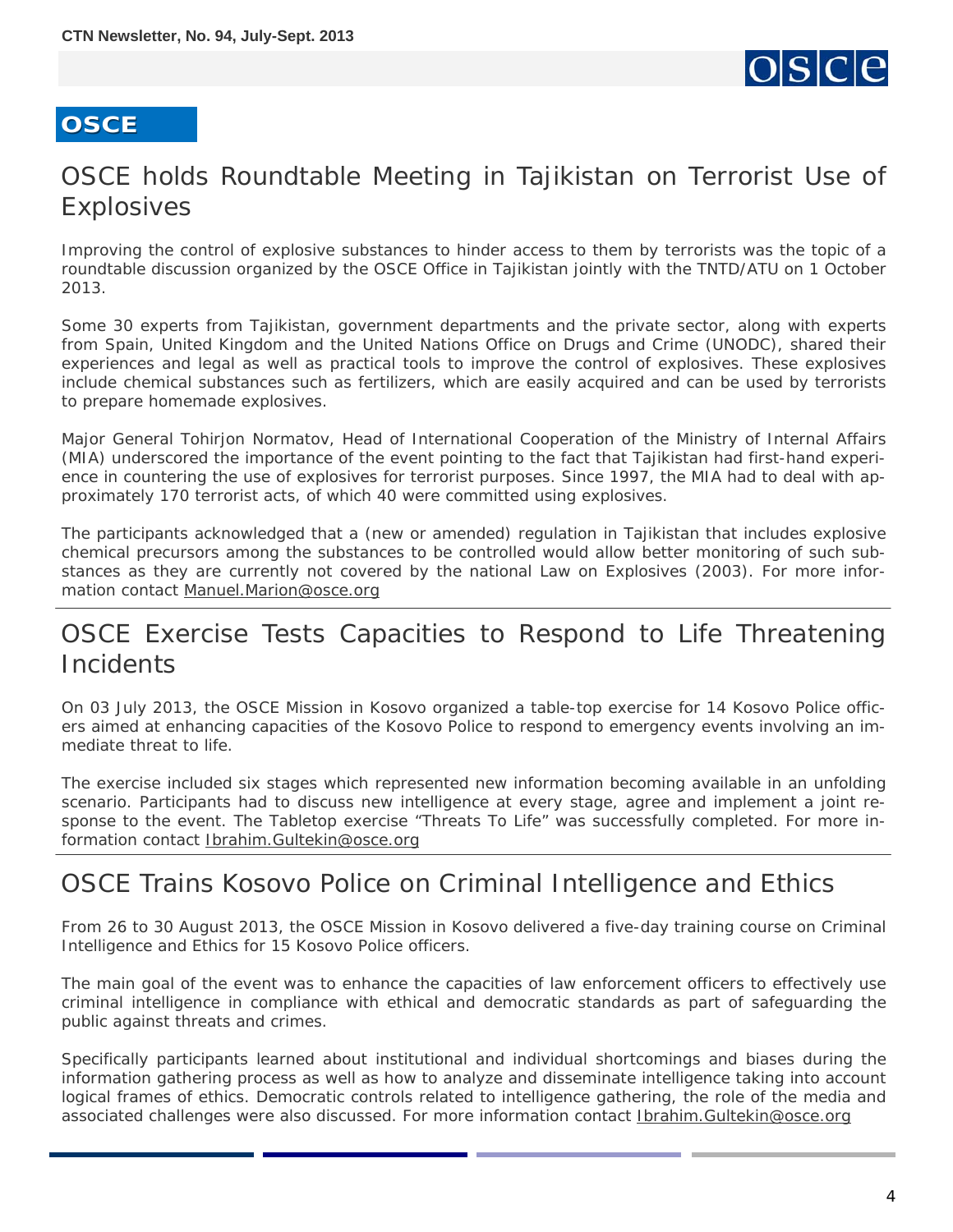

## <span id="page-4-0"></span>OSCE Mission to Skopje Trains Police Officers on Combatting Terrorist Organizations

The OSCE Mission to Skopje organized a training course on combatting terrorist organizations fuelled by religious extremism, from 19 to 23 August 2013, in Skopje.

The five-day training course organized at the Interior Ministry's Police Training Center in Idrizovo, Skopje, brought together 25 participants from the Ministry's Administration for Security and Counter Intelligence and regional Sectors for Internal Affairs.

Participants learned about the causes and the process of violent radicalization and ways to prevent it. They also assessed risks, discussed the role of intelligence in the prevention of violent radicalization, and examined case studies related to suicide attacks.

The training course was designed to help participants better identify potential terrorists as well as preventive measures such as 'de-radicalizing' violent extremists. The course was delivered by three Turkish National Police experts. For more information contact Mikail.Turker@osce.org

#### Noteworthy

- **OSCE-FATF-ICFO Discuss Co-operation on Prevention of Abuse of NPOs for Terrorist Financing:** On 22 July 2013, representatives discussed with the representatives of the Financial Action Task Force (FATF) and the International Committee on Fundraising Organisations (ICFO) at the Security Committee possibilities for co-operation in the implementation of the TNTD/ATU Programme on "Supporting the prevention of abuse of non-profit organizations for financing of terrorism". Both FATF and ICFO expressed strong interest in the programme, the objective of which is supporting the implementation of FATF Recommendation 8.
- **Launching of the guidebook on Non-Nuclear Critical Energy Infrastructure Protection:** On 11-13 September 2013, TNTD/ATU and the United States Mission to the OSCE co-organized a side event during the Concluding Meeting of the '*21st OSCE Economic and Environmental Forum*' in Prague, Czech Republic, to present the recently published Good Practices Guide on [Non-Nuclear](http://www.osce.org/atu/103500) [Critical Energy Infrastructure Protection \(NNCEIP\)](http://www.osce.org/atu/103500) from Terrorist Attacks Focusing on Threats Emanating from Cyberspace. The presentation was the official launching event of the guidebook with the intention to draw attention of both government and business representatives to issues related to the critical infrastructure protection as well as recommendations of the publication.
- **GCTF Criminal Justice Sector and Rule of Law Working Group Meeting:** On 10-11 September 2013, TNTD/ATU participated in GCTF Criminal Justice Sector and Rule of Law Working Group Meeting in Rabat, Morocco. Among other issues the meeting identified ways to further integrate the work of the Working Group with that of the Global Counter Terrorism Forum's (GCTF) regional working groups, and of the UN and regional organizations and training centers. The meeting also aimed at improving co-ordination among criminal justice-related counterterrorism capacitybuilding efforts. TNTD/ATU briefed on forthcoming TNTD/ATU initiatives of relevance to this working group and the GCTF Rabat Memorandum on Good Practices for Effective Counterterrorism Practice in the Criminal Justice Sector.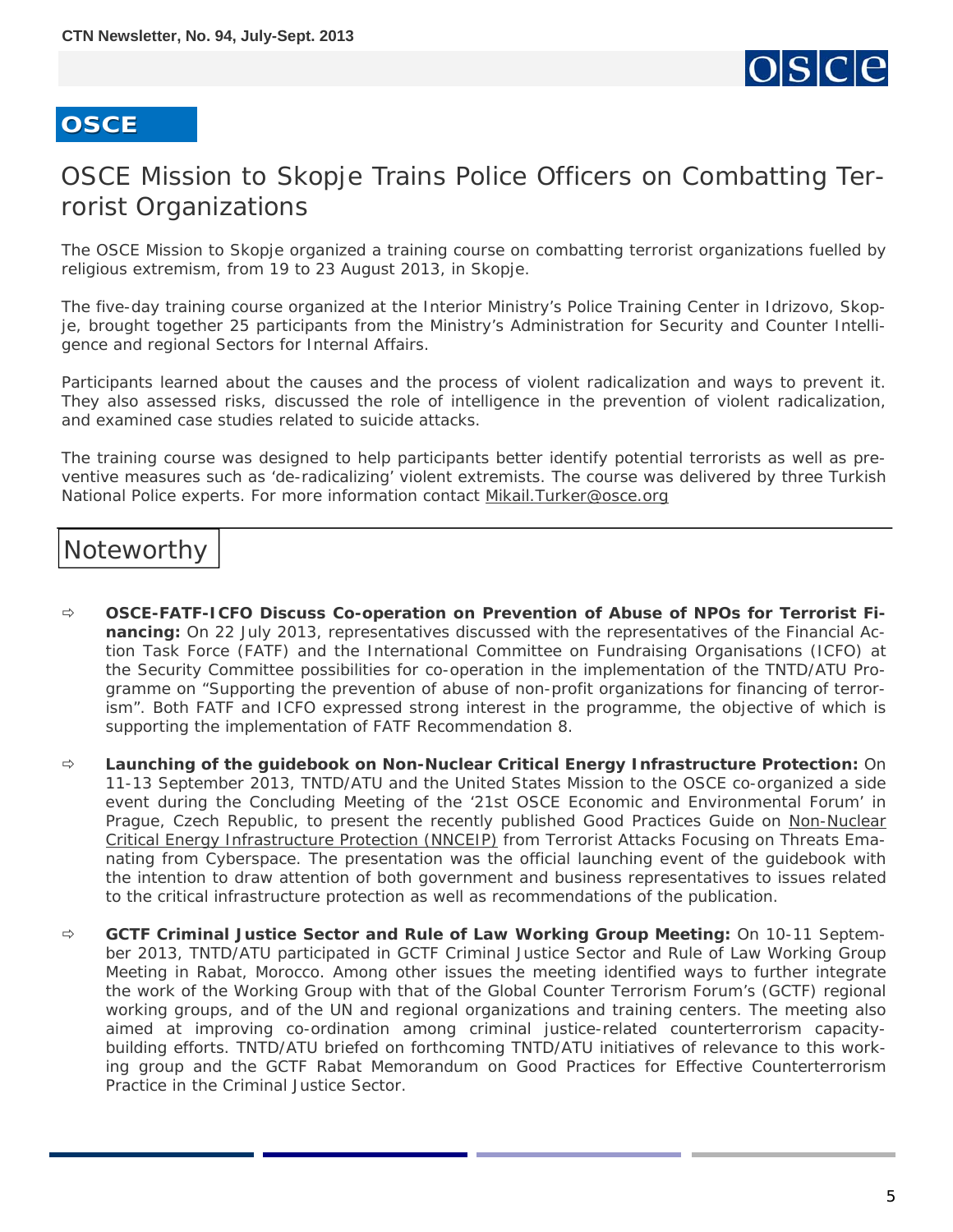

#### <span id="page-5-0"></span>Upcoming or Recent Events

- **2013 OSCE Human Dimension Implementation Meeting, Working session on the protection of human rights in the fight against terrorism, 23 September-4 October 2013, Warsaw:** This meeting organized annually by ODIHR allows OSCE participating States, Partners for Co -operation, civil society, international organizations and OSCE structures took stock of the implementation of the human dimension commitments, discussed associated challenges, shared good practices and made recommendations for further improvements. For more information, please contact [Lucile.Sengler@odihr.pl](mailto:Lucile.Sengler@odihr.pl)
- **2013 Counter-Terrorism Conference**, **10-11 October 2013, Kyiv:** TNTD/ATU is supporting the Ukrainian Chairmanship-in-Office in organizing this conference, which will focus on "Priorities issues for international co-operation in the fight against terrorism. For more information contact [Mehdi.Knani@osce.org](mailto:Mehdi.Knani@osce.org) or [Jarkko.Jokinen@osce.org](mailto:Jarkko.Jokinen@osce.org)
- **Roundtable on the Terrorist Bombings Convention, 15 October 2013, Yerevan**: TNTD/ATU and the OSCE Office in Yerevan will organize a roundtable on "*Good Practices to Enhance Implementation of Preventive Aspects of the Terrorist Bombings Convention.*" For more information contact [Manuel.Marion@osce.org](mailto:Manuel.Marion@osce.org)
- **Expert Roundtable on Addressing the Link between Travel Document Security and Population Registration/Civil Registration Documents and Processes, 26-27 November 2013, Warsaw***:* This roundtable is *c*o-organized by TNTD/ATU and ODIHR and will gather a select group of experts to explore practices criminals and terrorists employ to obtain genuine travel documents (including electronic Passports) under a fake identity, as well as best practices of interlinking civil registries with travel document issuance systems to prevent such identity fraud. The key objective of the roundtable will be to identify potential contributions by TNTD/ATU and ODIHR building on existing mandates to complement international efforts seeking to address a noticeable shift from document fraud to identity fraud in connection with the introduction of securer travel documents. For more information contact [Ben.Hiller@osce.org](mailto:Ben.Hiller@osce.org) or [Paul.Picard@osce.org](mailto:paul.picard@osce.org)

#### **UN News UN News**

Sanctions Lists

The Chairman of the Committee established pursuant to resolution 1988 (2011) regularly conveys changes to the Committee's list of individuals and entities subject to the assets freeze, travel ban and arms embargo set out in paragraph 1 of Security Council resolution 1988 (2011) adopted under Chapter VII of the Charter of the United Nations. An updated version of the 1988 Sanctions List is accessible in XML, PDF and HTML formats on the [Committee's website](http://www.un.org/sc/committees/1988/list.shtml)

The Secretariat of the Security Council Committee pursuant to resolutions 1267 (1999) and 1989 (2011) regularly conveys updates to the Committee's list of individuals and entities subject to the assets freeze, travel ban and arms embargo set out in paragraph 1 of Security Council resolution 1989 (2011) adopted under Chapter VII of the Charter of the United Nations. An updated version of the Al-Qaida Sanctions List is accessible in XML, PDF and HTML formats on the [Committee's website](http://www.un.org/sc/committees/1267/aq_sanctions_list.shtml.)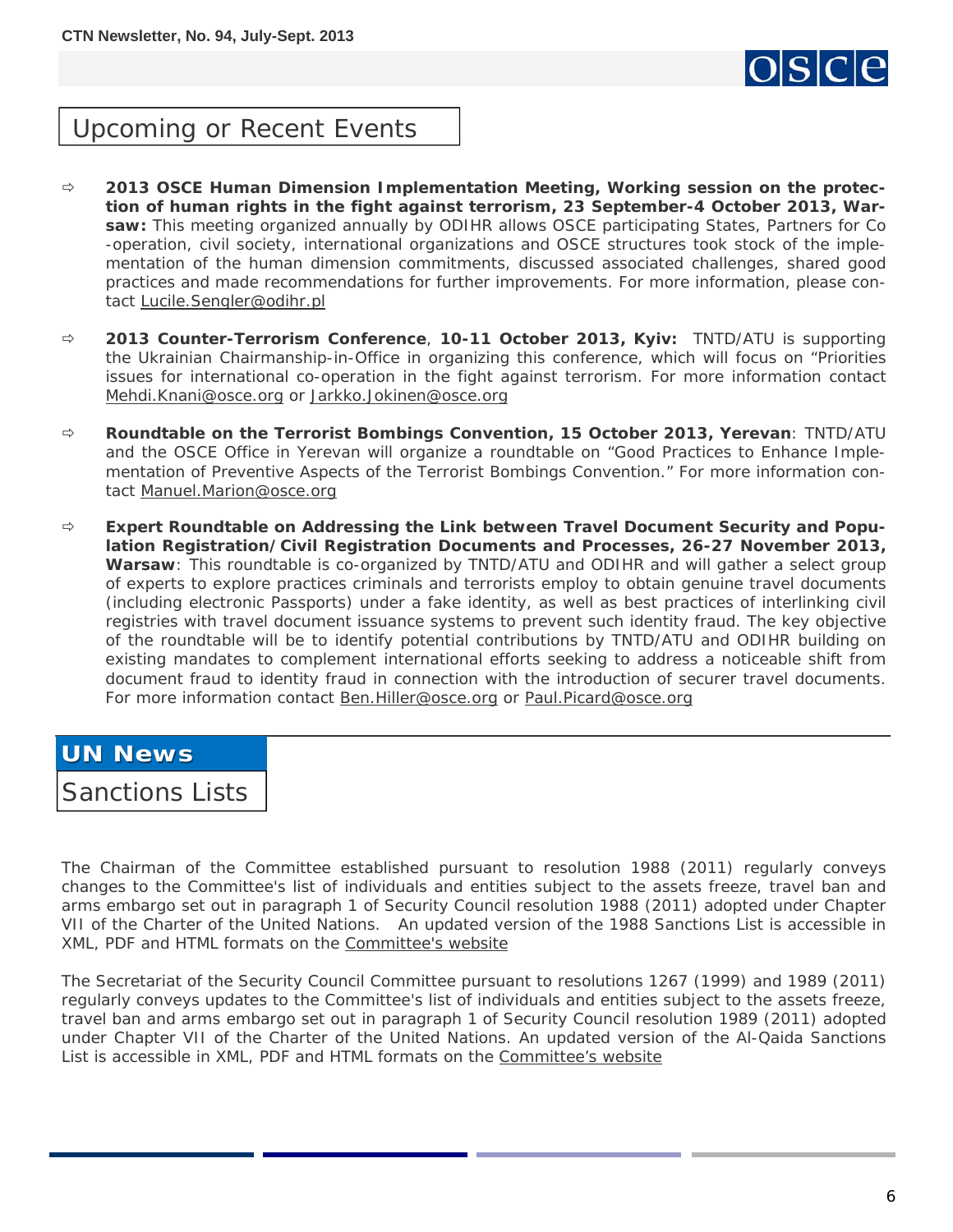

#### <span id="page-6-0"></span>**Council of Europe News Council of Europe News**

- On 8 August 2013, the Republic of Moldova ratified *the Second Additional Protocol to the European Convention on Mutual Assistance in Criminal Matters* ([ETS No. 182\)](http://conventions.coe.int/Treaty/Commun/QueVoulezVous.asp?NT=182&CM=1&CL=ENG).
- On 14 August 2013, Albania ratified *the Fourth Additional Protocol to the European Convention on Extradition* ([CETS No. 212](http://conventions.coe.int/Treaty/Commun/QueVoulezVous.asp?NT=212&CM=1&CL=ENG)).
- On 22 August 2013, the Czech Republic ratified *the Convention on Cybercrime* ([ETS No. 185](http://conventions.coe.int/Treaty/Commun/QueVoulezVous.asp?NT=185&CM=1&CL=ENG)).

#### Events

- The 3rd meeting of *the Ad hoc drafting group on Dangerous Offenders (PC-GR-DD)* took place on 18 - 20 September 2013 in Paris. The group prepared the draft recommendation on dangerous offenders, which will provide the guidance for the Member States regarding the treatment and conditions of imprisonment of dangerous offenders, the conditions of secure preventive detention and preventive supervision, as well as the risk assessment and risk management measures.
- On 16 20 September 2013, *the Committee of Experts on the Evaluation of Anti-Money Launder*ing Measures and the Financing of Terrorism (MONEYVAL) held its 42<sup>nd</sup> plenary meeting in Strasbourg.

#### **Judgments of the European Court of Human Rights**

 On 18 July 2013, the European Court of Human Rights delivered a judgment in the case *[Taziyeva](http://hudoc.echr.coe.int/sites/eng/pages/search.aspx?i=001-122426) [and Others v. Russia](http://hudoc.echr.coe.int/sites/eng/pages/search.aspx?i=001-122426)* (no. 50757/06), which concerned the search of the family's home by a large group of armed officers who were looking for a terror suspect.

#### Upcoming Events

- The 25th plenary meeting of *the Committee of Experts on Terrorism (CODEXTER)* will be held on 23 – 24 October 2013 in Istanbul.
- *The International Conference on National and International Coordination in Counter-Terrorism,* organised by the Undersecretariat of Public Order and Security of the Prime Ministry of the Republic of Turkey and by the Council of Europe, will take place on 24 - 25 October 2013 in Istanbul.
- $\Rightarrow$  The 6<sup>th</sup> meeting of *the Group of Parties to the Council of Europe Convention on the Prevention of Terrorism* will take place on 12 – 13 November 2013 in Paris.

For more information on the Council of Europe activities against terrorism, please consult [www.coe.int/](http://www.coe.int/terrorism) [terrorism.](http://www.coe.int/terrorism)